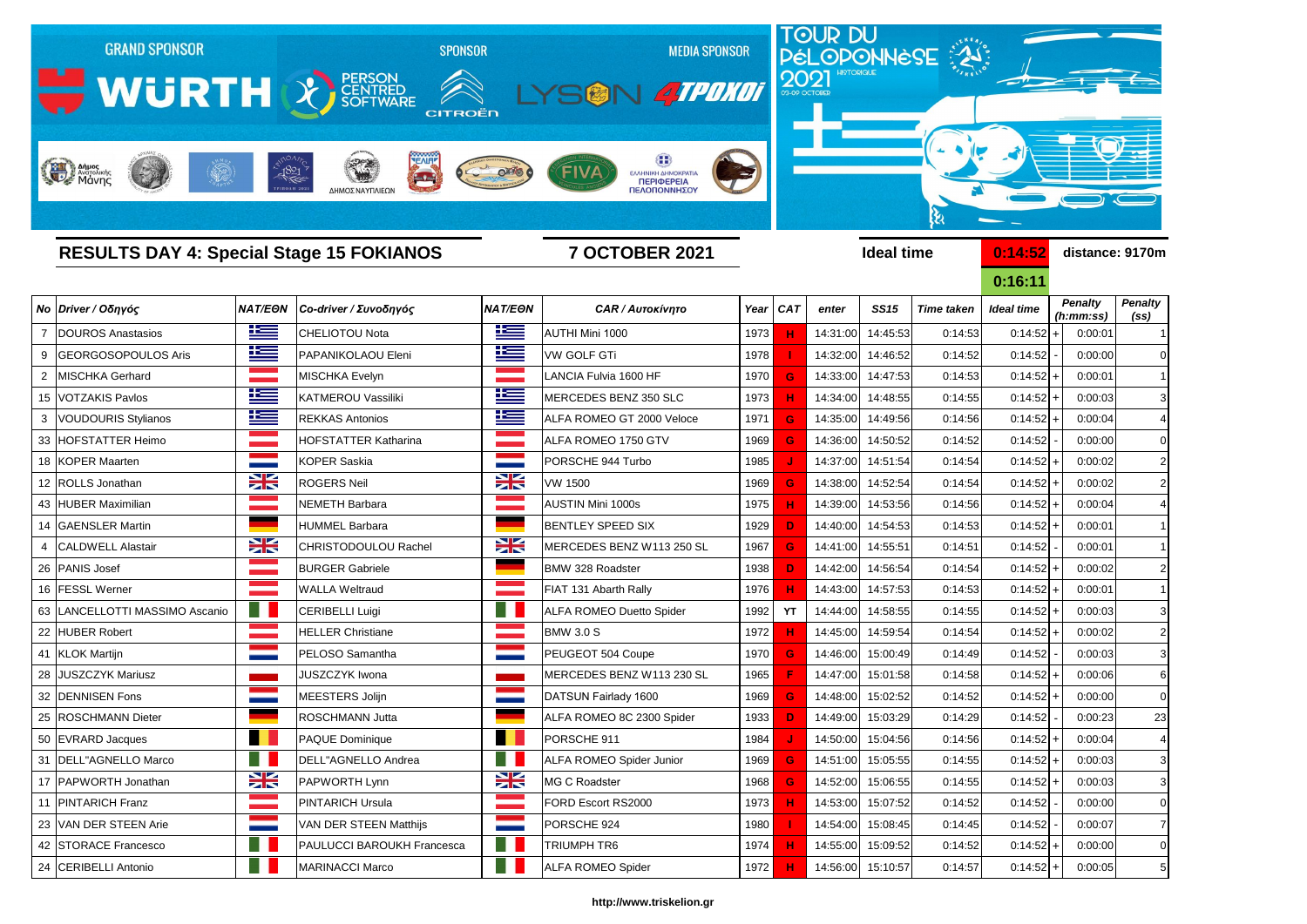

|                | <b>RESULTS DAY 4: Special Stage 15 FOKIANOS</b> |                                                                                                                                                                                                                                           |                            |                        | <b>7 OCTOBER 2021</b>                 |      |            |          | <b>Ideal time</b> | 0:14:52           | distance: 9170m |                                     |                                     |
|----------------|-------------------------------------------------|-------------------------------------------------------------------------------------------------------------------------------------------------------------------------------------------------------------------------------------------|----------------------------|------------------------|---------------------------------------|------|------------|----------|-------------------|-------------------|-----------------|-------------------------------------|-------------------------------------|
|                |                                                 |                                                                                                                                                                                                                                           |                            |                        |                                       |      |            |          |                   |                   | 0:16:11         |                                     |                                     |
|                | Νο Driver / Οδηγός                              | <b>NAT/EON</b>                                                                                                                                                                                                                            | Co-driver / Συνοδηγός      | <b>NAT/EON</b>         | <b>CAR / Αυτοκίνητο</b>               |      | Year   CAT | enter    | <b>SS15</b>       | <b>Time taken</b> | Ideal time      | <b>Penalty</b><br>(h:mm:ss)         | <b>Penalty</b><br>(s <sub>s</sub> ) |
|                | 45   MORAITIS Nikolaos                          | <u>ik s</u>                                                                                                                                                                                                                               | <b>KOKKINOU Vera</b>       | <u>is s</u>            | LADA BA3-2101                         | 1978 |            | 14:57:00 | 15:11:57          | 0:14:57           | 0:14:52         | 0:00:05                             |                                     |
|                | 34 OLSZEWSKI Jerzy                              |                                                                                                                                                                                                                                           | <b>SCHELFHOUT Lieve</b>    | . .                    | <b>MERCEDES BENZ W113 280 SL</b>      | 1969 | G          | 14:58:00 | 15:12:51          | 0:14:51           | 0:14:52         | 0:00:01                             |                                     |
|                | 54 GIUSTINI Carlo                               | H.                                                                                                                                                                                                                                        | MIZINA Svetlana            | H                      | <b>ALFA ROMEO Giulietta Spider</b>    | 1957 | Е          | 14:59:00 | 15:15:15          | 0:16:15           | 0:16:11         | 0:00:04<br>$\pm$                    |                                     |
|                | 21 KNUCHEL Ulrich                               | ÷                                                                                                                                                                                                                                         | <b>KNUCHEL Verena</b>      | ÷                      | <b>TRIUMPH Dolomite</b>               | 1977 |            | 15:01:00 | 15:16:02          | 0:15:02           | 0:14:52         | 0:00:10                             | 10                                  |
|                | 19 BOSMA Jaap                                   |                                                                                                                                                                                                                                           | BOSMA-MEINSMA Agatha       |                        | PEUGEOT 404 XC7                       | 1971 | G          | 15:02:00 | 15:16:52          | 0:14:52           | 0:14:52         | 0:00:00                             | 0                                   |
|                | 60 NOBLE John                                   | $\frac{1}{2}$                                                                                                                                                                                                                             | <b>NOBLE Jean</b>          | X                      | MERCEDES BENZ 280SL                   | 1970 | G          | 15:03:00 | 15:19:16          | 0:16:16           | $0:16:11$ +     | 0:00:05                             |                                     |
|                | 58 BEECHENER Richard                            | $\frac{1}{2}$                                                                                                                                                                                                                             | <b>BEECHENER Anja</b>      | $\frac{1}{2}$          | MERCEDES BENZ W113 230 SL             | 1964 |            | 15:04:00 | 15:18:55          | 0:14:55           | 0:14:52         | 0:00:03                             |                                     |
| $\overline{1}$ | ARVANITIS Nikolaos*                             | 些                                                                                                                                                                                                                                         | CHARALAMPAKI Ioanna*       | 些                      | AUSTIN Healey 100/4 BN2               | 1956 |            | 15:05:00 | 15:19:47          | 0:14:47           | 0:14:52         | 0:00:05                             |                                     |
|                | 57 STIPCICH Pierluigi                           |                                                                                                                                                                                                                                           | <b>TOMBOLINI Alfredo</b>   | H I                    | <b>ALFA ROMEO Giulia Spider</b>       | 1962 |            | 15:06:00 | 15:22:08          | 0:16:08           | 0:16:11         | 0:00:03                             |                                     |
|                | 61 ADRIAENS Serge                               | n.                                                                                                                                                                                                                                        | <b>BELMANS Danielle</b>    | H.                     | PORSCHE 911                           | 1989 | YT         | 15:07:00 | 15:21:57          | 0:14:57           | 0:14:52         | 0:00:05                             |                                     |
|                | 56 MOTTIRONI Pierluigi                          |                                                                                                                                                                                                                                           | <b>QUINTILIANI Daniela</b> |                        | <b>ALFA ROMEO Giulia Sprint</b>       | 1962 |            | 15:08:00 | 15:24:05          | 0:16:05           | 0:16:11         | 0:00:06                             |                                     |
|                | 48 WOLHFART Volker                              |                                                                                                                                                                                                                                           | LAUTON Karin               | M.                     | PORSCHE 911 SC                        | 1980 |            | 15:09:00 | 15:23:58          | 0:14:58           | 0:14:52         | 0:00:06                             |                                     |
|                | 36 MLCOCH Hansi                                 |                                                                                                                                                                                                                                           | <b>STEIDLER Burgi</b>      |                        | <b>ALFA ROMEO Junior Sport Zagato</b> | 1970 | G          | 15:10:00 | 15:24:51          | 0:14:51           | 0:14:52         | 0:00:01                             |                                     |
|                | 52 LAGIOS Miltiades                             | 些                                                                                                                                                                                                                                         | <b>KOUTSIS Ioannis</b>     | 些                      | MERCEDES BENZ W191/170 DS             | 1953 |            | 15:11:00 | 15:25:54          | 0:14:54           | 0:14:52         | 0:00:02                             |                                     |
|                | 47 STEFOU Alexandros                            | <u>12 = 1</u>                                                                                                                                                                                                                             | ZACHAROPOULOS Nikolaos     | <u>ik –</u>            | <b>NISSAN A10 Violet</b>              | 1980 |            | 15:12:00 | 15:26:54          | 0:14:54           | 0:14:52         | 0:00:02                             |                                     |
|                | 51 ZACHOPOULOU-ANTONATOU Christi                |                                                                                                                                                                                                                                           | ZACHOPOULOU Miranda        | <u>ik –</u>            | LANCIA Fulvia Coupe 1,3s              | 1973 |            | 15:13:00 | 15:27:56          | 0:14:56           | 0:14:52         | 0:00:04                             |                                     |
|                | 27 LUZI Lucio                                   |                                                                                                                                                                                                                                           | MAMBRETTI Anna             | H.                     | JAGUAR XK120 OTS                      | 1951 |            | 15:14:00 | 15:28:54          | 0:14:54           | 0:14:52         | 0:00:02                             |                                     |
|                | 35 MOSCICKI Artur                               |                                                                                                                                                                                                                                           | <b>MOSCICKI Adrian</b>     |                        | MERCEDES BENZ W113 280 SL             | 1969 | G          | 15:15:00 | 15:29:52          | 0:14:52           | 0:14:52         | 0:00:00                             |                                     |
|                | 55 FILIPOWICZ Tomasz                            |                                                                                                                                                                                                                                           | RODEK Joanna Lidia         |                        | MERCEDES BENZ W121 190 SL             | 1959 |            | 15:16:00 | 15:30:47          | 0:14:47           | 0:14:52         | 0:00:05                             |                                     |
|                | 40 BANTZIS Antonios                             | Ñ<br><u> Hermann and Barnett and Barnett and Barnett and Barnett and Barnett and Barnett and Barnett and Barnett and Barnett and Barnett and Barnett and Barnett and Barnett and Barnett and Barnett and Barnett and Barnett and Barn</u> | PAPASOTIRIOU Dimosthenis   | Ñ<br>$\equiv$ $\equiv$ | LANCIA Beta Montecarlo                | 1976 | H          |          | 15:17:00 15:32:04 | 0:15:04           | $0:14:52$ +     | 0:00:12                             | 12                                  |
|                | 39 KEMPE Jim                                    |                                                                                                                                                                                                                                           | <b>KEMPE Hennie</b>        | <b>STATISTICS</b>      | <b>ALFA ROMEO GIULIA</b>              | 1971 | G          | 15:18:00 | 15:32:44          | 0:14:44           | 0:14:52         | 0:00:08                             | 8                                   |
|                | 49 OGNEAN Viorel                                |                                                                                                                                                                                                                                           | <b>OGNEAN Levana</b>       | H.                     | <b>TOYOTA Celica Supra</b>            | 1982 |            |          | 15:19:00 15:33:30 | 0:14:30           | 0:14:52         | 0:00:22                             | 22                                  |
|                | 46 KUIPER Remco                                 |                                                                                                                                                                                                                                           | <b>WANTIA Jordy</b>        | <b>Contract</b>        | DATSUN 180B                           | 1978 |            |          | 15:20:00 15:34:54 | 0:14:54           | 0:14:52         | 0:00:02<br>$\overline{\phantom{a}}$ | $\overline{2}$                      |
|                | 20 FOWLER David                                 | $\frac{1}{2}$                                                                                                                                                                                                                             | <b>BARNICOAT James</b>     | $\frac{1}{2}$          | <b>TRIUMPH Spitfire MKII</b>          | 1965 |            |          | 15:21:00 15:35:55 | 0:14:55           | $0:14:52$ +     | 0:00:03                             | 3                                   |
|                | 59 SAMARAS Alexandros                           | <u>ik s</u>                                                                                                                                                                                                                               | <b>SAMARA Alexandra</b>    | <u>ik s</u>            | ROLLS ROYCE SILVER SHADOW             | 1968 | G          |          | 15:22:00 15:38:57 | 0:16:57           | $0:16:11$ +     | 0:00:46                             | 46                                  |
|                | 38 DUPEN Ella                                   | $\frac{1}{\sqrt{2}}$                                                                                                                                                                                                                      | CHRISTODOULOU Sophia       | $\frac{1}{2}$          | VW Beetle 1300                        | 1971 | G          |          | 15:23:00 15:39:09 | 0:16:09           | 0:16:11         | 0:00:02                             | $\overline{2}$                      |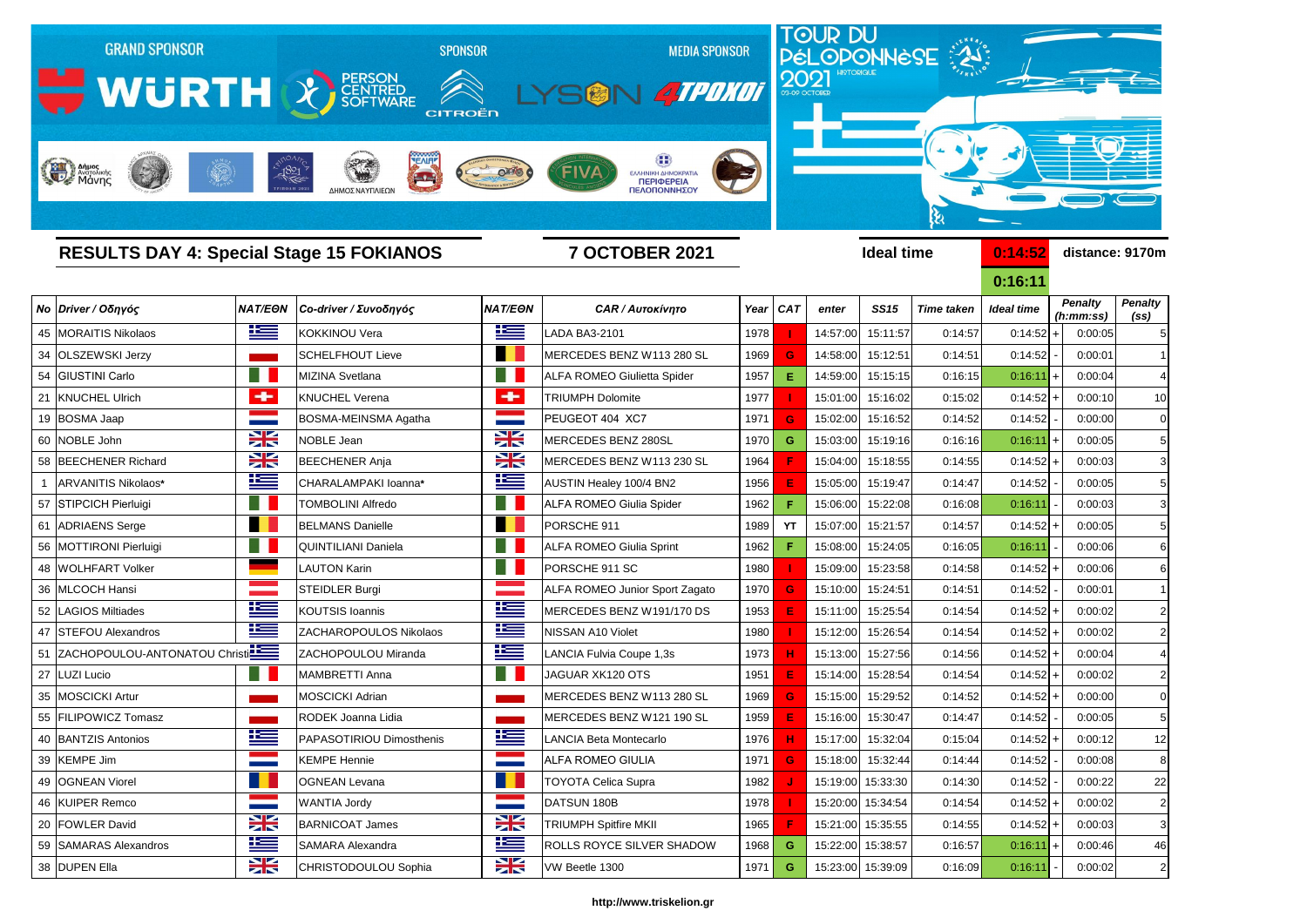

**0:16:11** *Penalty (ss) Penalty (h:mm:ss)*

|    |                            |                |                               |                |                                   |      |            |          |                   |                   | <b>UHOHI</b>      |                             |                                     |
|----|----------------------------|----------------|-------------------------------|----------------|-----------------------------------|------|------------|----------|-------------------|-------------------|-------------------|-----------------------------|-------------------------------------|
|    | Νο Driver / Οδηγός         | <b>NAT/EON</b> | Co-driver / Συνοδηγός         | <b>NAT/EON</b> | <b>CAR / Αυτοκίνητο</b>           | Year | <b>CAT</b> | enter    | <b>SS15</b>       | <b>Time taken</b> | <b>Ideal time</b> | <b>Penalty</b><br>(h:mm:ss) | <b>Penalty</b><br>(s <sub>s</sub> ) |
| 44 | NIETRZEBA Adam             |                | LYSON Tomasz                  |                | <b>BUICK Century Custom Wagon</b> | 1976 | н          |          | 15:24:00 15:38:52 | 0:14:52           | $0:14:52$ +       | 0:00:00                     | $\mathsf{C}$                        |
|    | 8 BUSH Julian              | X              | <b>PAPWORTH Simon</b>         | X              | ALFA ROMEO 1750 Spider            | 1971 | G          |          |                   |                   | 0:14:52           | 0:14:52                     | 300                                 |
|    | 37 MALUSZYNSKA Joanna      |                | DOBANIEWICZ-GRABOWSKA Magdale |                | MERCEDES BENZ W113 280 SL         | 1970 | G          | 15:26:00 | 15:39:55          | 0:13:55           | 0:14:52           | 0:00:57                     | 57                                  |
|    | 62 SATRAZEMI Maria         | <u>is – </u>   | <b>RALLI Sia</b>              | 上三             | <b>ALFA ROMEO Spider S4</b>       | 1990 | <b>YT</b>  | 15:27:00 | 15:41:22          | 0:14:22           | 0:14:52           | 0:00:30                     | 3 <sub>C</sub>                      |
| 6  | KEIJSER Ton**              |                | <b>KEIJSER Mariken</b>        |                | <b>MGA Roadster</b>               | 1958 | Е          | 15:28:00 |                   |                   | 0:14:52           | 0:14:52                     | <b>300</b>                          |
|    | <b>VAN ZANTEN Edward**</b> |                | <b>VAN ZANTEN Mirjam</b>      |                | PEUGEOT 504 Coupe                 | 1972 |            | 15:29:00 |                   |                   | 0:14:52           | 0:14:52                     | 300                                 |
|    | 29 POSMYK Jordan           |                | <b>PALUCHOWSKI Pawel</b>      |                | MERCEDES BENZ W113 230 SL         | 1965 |            | 15:30:00 |                   |                   | 0:14:52           | 0:14:52                     | 300                                 |
|    | 64 LOUMIDIS Aris           | 华兰             | LOUMIDI Lena                  | <u>is s</u>    | <b>CORD Phaeton</b>               | 1936 | <b>SV</b>  |          |                   |                   | 0:14:52           | 0:14:52                     | 300                                 |
|    | 53 KARIOTIS Ioannis        | <u>ik –</u>    | <b>KARIOTI Maria</b>          | $\pm$          | <b>DKW 3=6</b>                    | 1960 | E.         |          |                   |                   | 0:16:11           | 0:16:11                     | 300                                 |
|    | 65 SINANOGLOU Athanasios   | 些              | <b>SANTAMOURI Danae-Sake</b>  | ٢              | PORSCHE 356 B s cabriolet         | 1963 | <b>SV</b>  |          |                   |                   | 0:14:52           | 0:14:52                     | <b>300</b>                          |
|    | 66   INGLESSIS Ioannis     | <u>is a</u>    | KAMILARI Anna-Maria           | 些              | <b>CHEVROLET Corvette C2</b>      | 1965 | <b>SV</b>  |          |                   |                   | 0:14:52           | 0:14:52                     | 300                                 |
|    | 81 KASTRINOS Alexandros    | <u>te</u>      | <b>TBA</b>                    | 坚              | PAN KAR BEACH BUGGY               | 1967 | <b>SV</b>  |          |                   |                   | 0:14:52           | 0:14:52                     | 300                                 |
|    | 67 CHRYSOSPATHIS Ioannis   | <u>is </u>     | <b>VELONI Anny</b>            | <u>is a</u>    | PORSCHE 911T                      | 1971 | <b>SV</b>  |          |                   |                   | 0:14:52           | 0:14:52                     | 300                                 |
|    | 68 ARVANITIS Grigoris      | <u>iks </u>    | <b>ARVANITI Foteini</b>       | 坚              | LANCIA Fulvia Coupe 1,3s          | 1972 | <b>SV</b>  |          |                   |                   | 0:14:52           | 0:14:52                     | <b>300</b>                          |
|    | 69 NTZOUMANIS Athanasios   | <u>ik s</u>    | <b>ZACHARIS KONSTANTINOS</b>  | ١Œ             | LANCIA Fulvia Coupe 1,3s          | 1973 | <b>SV</b>  |          |                   |                   | 0:14:52           | 0:14:52                     | 300                                 |
|    | 70 KOTTIS Vasileios        | <u>is –</u>    | <b>TBA</b>                    | ٢              | <b>BMW 2002</b>                   | 1974 | <b>SV</b>  |          |                   |                   | 0:14:52           | 0:14:52                     | <b>300</b>                          |
|    | 76 NTOULIAS Andreas        | <u>ik –</u>    | <b>NTOULIAS Michael</b>       | ٢              | FIAT 124 ABARTH                   | 1974 | <b>SV</b>  |          |                   |                   | 0:14:52           | 0:14:52                     | 300                                 |
|    | 82 DAGRES Athanasios       | 些              | <b>DAGRES Georgios</b>        | ٢              | MERCEDES BENZ 220                 | 1974 | <b>SV</b>  |          |                   |                   | 0:14:52           | 0:14:52                     | <b>300</b>                          |
| 71 | NIKOLOPOULOU Eleni         | 华              | <b>GEORGILIS Kostis</b>       | <u>ik –</u>    | <b>VW 1300</b>                    | 1976 | <b>SV</b>  |          |                   |                   | 0:14:52           | 0:14:52                     | <b>300</b>                          |
|    | 72 MATSOUKIS Petros        | <u>iks </u>    | <b>MALIAKI Maria</b>          | 些              | MERCEDES BENZ W123 Coupe          | 1978 | <b>SV</b>  |          |                   |                   | 0:14:52           | 0:14:52                     | <b>300</b>                          |
|    | 73 KONTOGIORGIS Spyridon   | <u>is –</u>    | <b>ANDRIOTIS Konstantinos</b> | <u>is a</u>    | FIAT X1/9                         | 1980 | <b>SV</b>  |          |                   |                   | 0:14:52           | 0:14:52                     | 300                                 |
|    | 74 DESYLAS Spyros          | <u>i i —</u>   | <b>DESYLA Aikaterini</b>      | <u>ik a</u>    | PORSCHE 911T                      | 1980 | <b>SV</b>  |          |                   |                   | $0:14:52$ -       | 0:14:52                     | 300                                 |
|    | 75 MERTINOS Akis           | ħ              | <b>KYPRAIOS Gerasimos</b>     | <u>ik –</u>    | FORD Fiesta MK1                   | 1981 | SV         |          |                   |                   | 0:14:52           | 0:14:52                     | 30 <sub>C</sub>                     |
|    | 79 KONSTANTAKOS Georgios   | <u>te </u>     | <b>VICKY Zoe</b>              | 些              | <b>MATRA MURENA</b>               | 1981 | SV         |          |                   |                   | 0:14:52           | 0:14:52                     | 30 <sub>C</sub>                     |
|    | 77 PALAIOLOGOS Ioannis     | <u>ik –</u>    | STRANTZALI Maria              | <u>ik a</u>    | <b>LOTUS Excel</b>                | 1984 | ${\sf SV}$ |          |                   |                   | 0:14:52           | 0:14:52                     | 300                                 |
|    | 78 ZAFIRAKIS Ioannis       | 上三             | PATELIDA Kaliopi              | <u>ik s</u>    | <b>TOYOTA Celica-Supra</b>        | 1984 | <b>SV</b>  |          |                   |                   | $0:14:52$ -       | 0:14:52                     | 30 <sup>C</sup>                     |